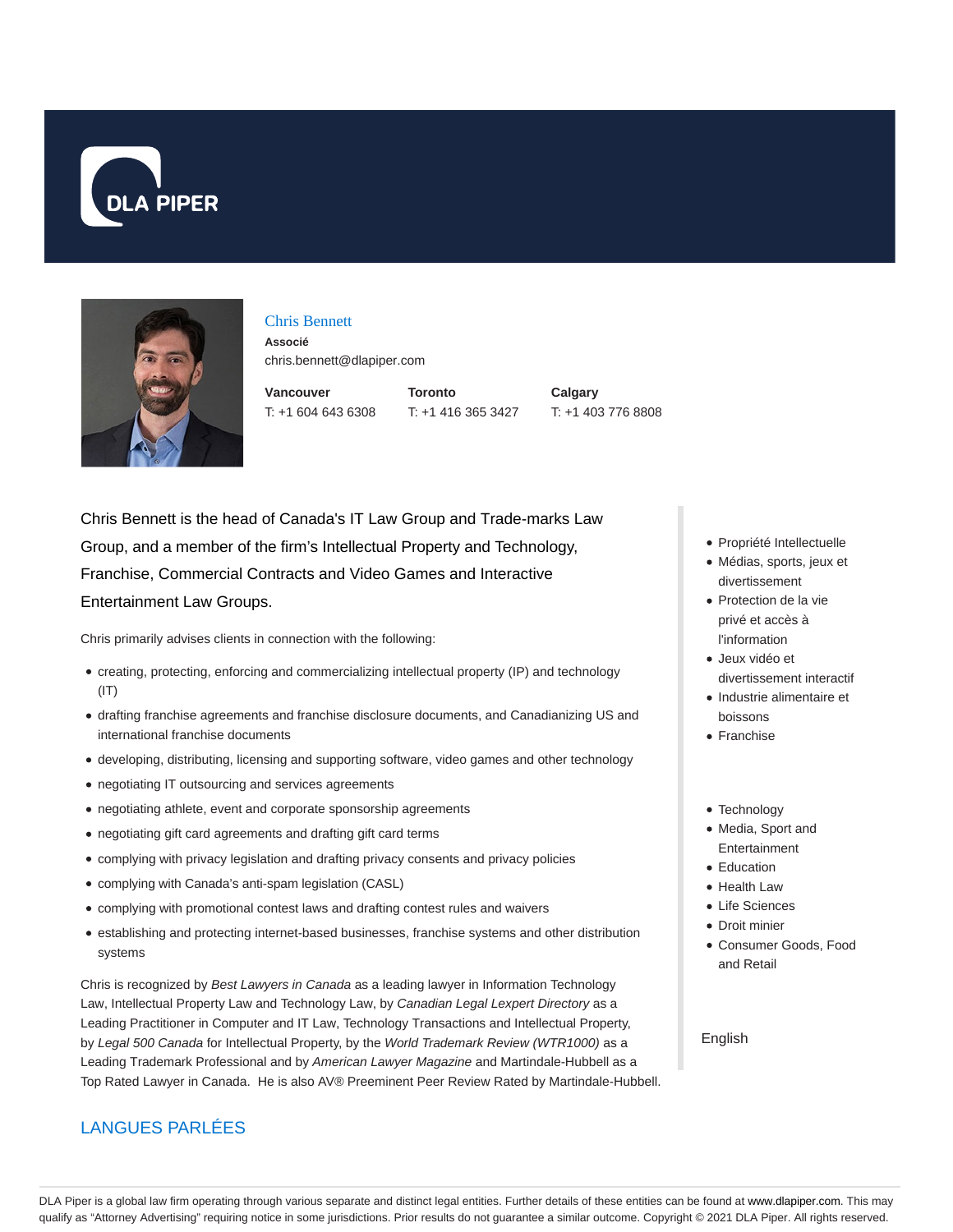English

# DIPLÔMES

### Admissions au Barreau

British Columbia, 1999

#### Reconnaissance

- AV<sup>®</sup> Preeminent Peer Review Rated by Martindale-Hubbell
- · Best Lawyers in Canada (Information Technology Law), 2013-2022; (Intellectual Property Law), 2014-2022; (Technology Law), 2017-2022
- Canadian Legal Lexpert<sup>®</sup> Directory (Computer and IT Law), 2012-2022; (Intellectual Property), 2016, 2020-2022
- WTR 1000, World Trademark Review, Leading Trademark Professional, 2014-2022
- The Legal 500 Canada (Intellectual Property), 2022; (Technology), 2022
- 2014 Video Games Lawyer of the Year in Canada, Global Law Experts
- 2013 Top Rated Lawyer in Canada, American Lawyer Magazine and Martindale-Hubbell
- 2009 Business in Vancouver Forty under 40
- 2008 Lexpert® Rising Stars: Leading Lawyers Under 40
- Wesbrook Scholar, UBC

# Éducation

- Advanced Trade-mark Practitioner Course, Intellectual Property Institute of Canada, 2002
- Law clerk at the British Columbia Court of Appeal for the Honourable Mr. Justice Goldie and the Honourable Mr. Justice Hollinrake
- LL.B., University of British Columbia, 1998
- B.A., Criminology, Simon Fraser University, 1994

### Adhésions

- Chair, Licensing Subcommittee, International Trademark Association Building Bridges Committee (2020-2021)
- Chair, International Trademarks Association Pro Bono Committee (2018-2019)
- Vice-Chair, International Trademarks Association Pro Bono Committee (2016-2017)
- Chair, Communications and Public Awareness Sub-Committee, International Trademark Association Pro Bono Committee (2014-2015)
- Member, International Trademark Association Pro Bono Committee (2012-2014)
- Advisory Board Member, International Legal Technology Standards Organization
- Advisory Board Member, 2009 Pacific Legal Technology Conference
- Registered Canadian Trade-mark Agent
- Member, Law Society of British Columbia
- Member, Canadian Bar Association
- Chair, Computer Law Section, Canadian Bar Association (2001-2003)
- Co-instructor, New Media and Law Course, British Columbia Institute of Technology
- Affiliate, Intellectual Property Institute of Canada
- Affiliate Member, Canadian Franchise Association
- Member, International Game Developers Association